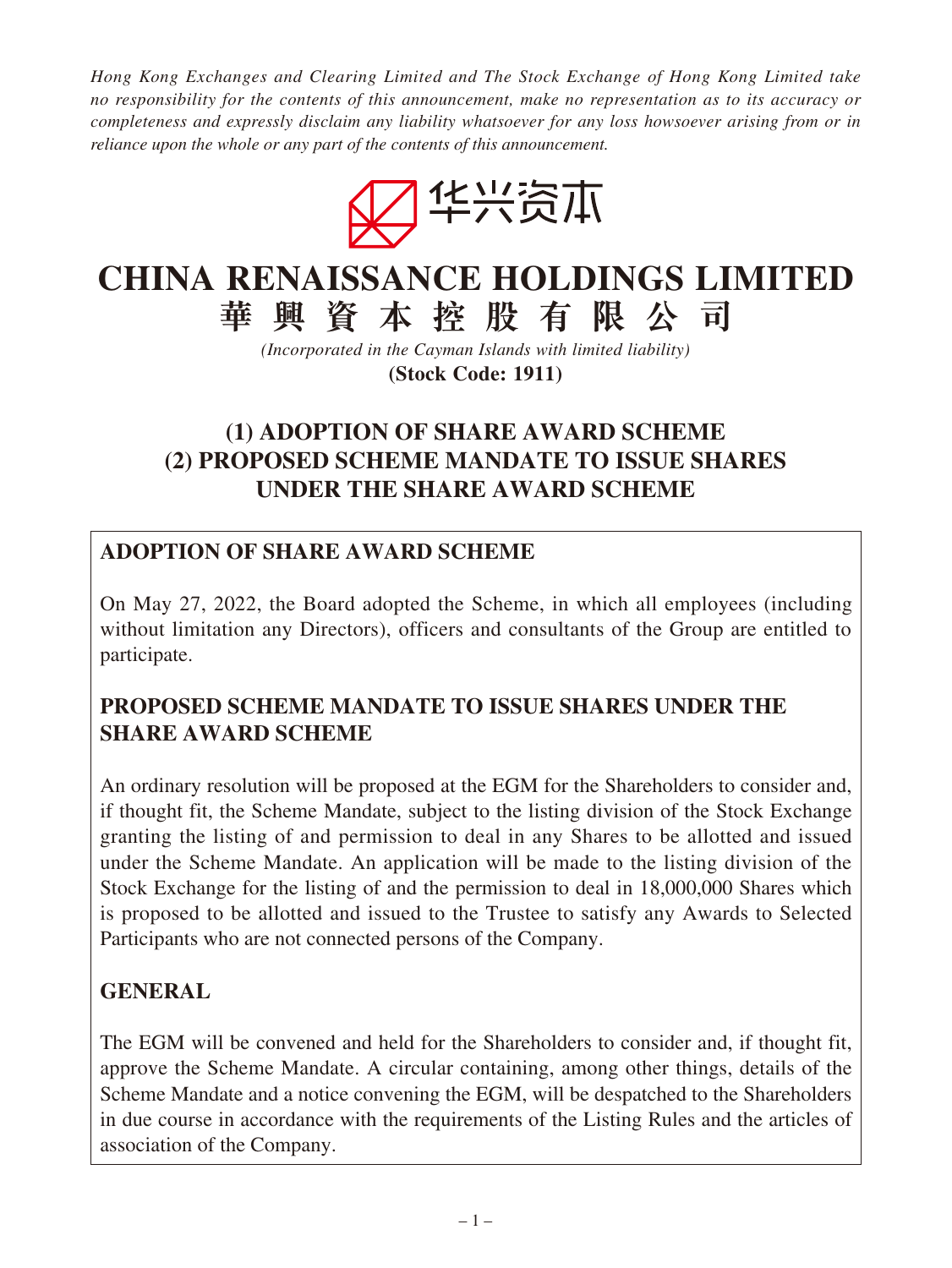## **ADOPTION OF SHARE AWARD SCHEME**

On May 27, 2022, the Board adopted the Scheme, in which all employees (including without limitation any Directors), officers and consultants of the Group are entitled to participate. A summary of the Scheme Rules is set out below:

#### **Purpose**

The purposes of the Scheme are to align the interests of Eligible Persons with those of the Group through ownership of Shares, dividends and other distributions paid on Shares and/ or the increase in value of the Shares and to encourage and enable Eligible Persons, upon whose judgment, initiative and efforts the Group largely depends for the successful conduct of its business, to make contributions to the long-term growth and profits of the Group and share in the success of the Group.

#### **Duration**

Unless terminated by the Board, the Scheme shall be valid and effective for a period of 10 years commencing on the Adoption Date, and thereafter for so long as there are any non-vested Award Shares relating to Awards granted prior to the expiration of the Scheme.

#### **Administration**

The Board shall be responsible for administering the Scheme in accordance with the Scheme Rules.

### **Operation**

Subject to the Scheme Rules, the Board may, from time to time, select any Eligible Person to be a Selected Participant and grant an Award to such Selected Participant during the duration of the Scheme. Each grant of an Award to any Director shall be subject to the prior approval of the remuneration committee of the Board (excluding any member who is a proposed recipient of the Award) and the independent non-executive Directors (excluding any independent non-executive Director who is a proposed recipient of the Award).

The underlying Award Shares to satisfy the Awards (including potential Awards) may be purchased on-market at prevailing market prices from funds provided by the Company or issued and allotted as new Shares by the Company on terms and at issue prices (including at par value) as shall be determined by the Board and from funds provided by the Company. The Company may appoint a trustee to acquire and hold such Award Shares and related income on trust for, and to distribute such Award Shares and related income to Selected Participants, and the trustee shall hold the Award Shares and related income on trust for the Selected Participants in accordance with the Scheme Rules and pursuant to the trust deed or such other governing documents of such trust arrangements.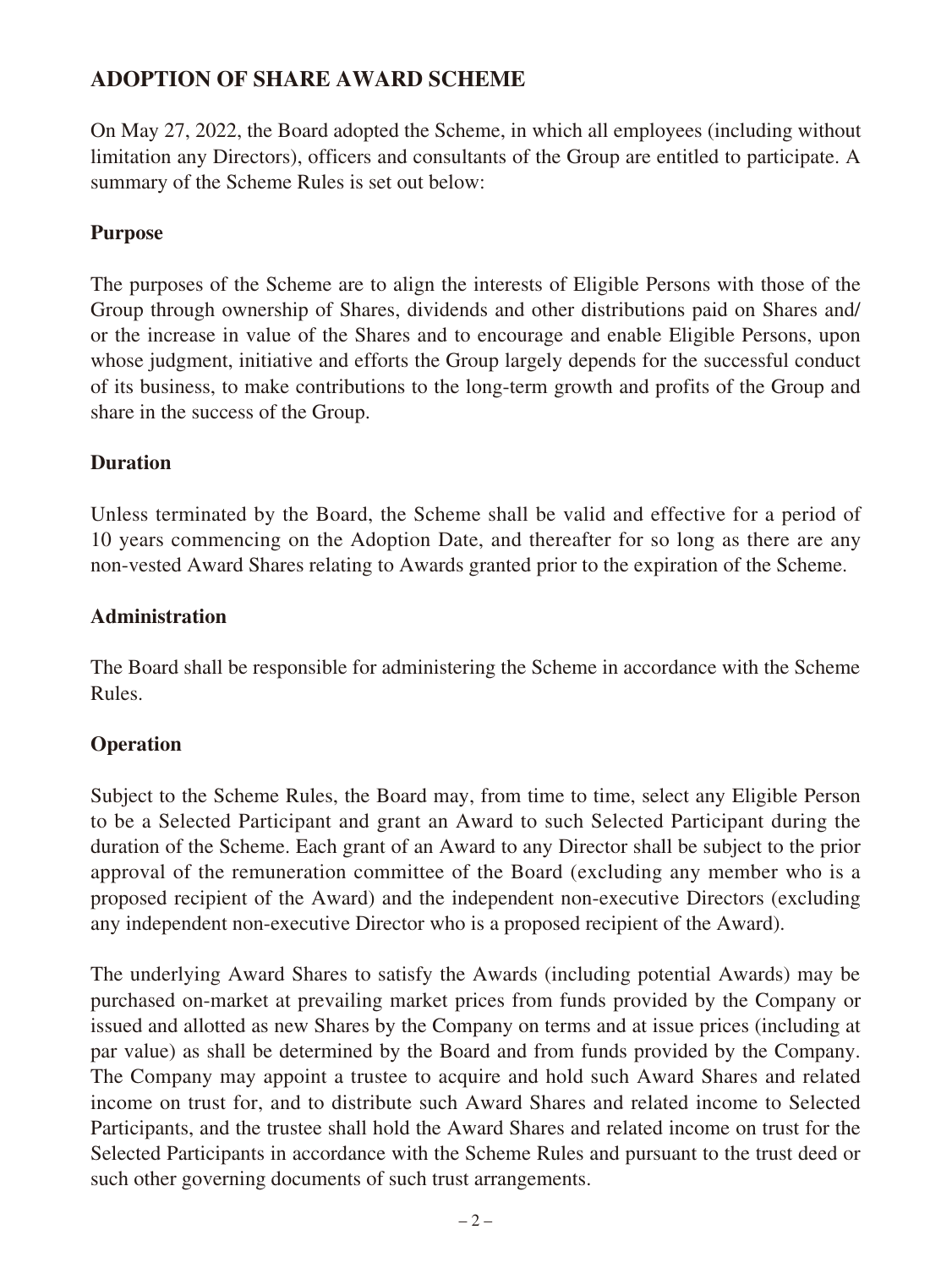Subject to the Scheme Rules and terms of the Award, as soon as practicable following the vesting of the Award Shares, the Board shall direct or procure the transfer of the relevant vested Award Shares and related income, or, as the case may be, pay the actual selling price of the relevant vested Award Shares and related income to, the Selected Participant.

### **Restrictions**

No Award shall be made and no instructions to acquire Shares on-market shall be given to the trustee (i) where any Director is in possession of unpublished inside information in relation to the Company or where dealings by Directors are prohibited under any code or requirement of the Listing Rules or any applicable laws rules or regulations, and (ii) during the period of 60/30 days immediately preceding the publication date of the annual/half-year results.

## **New Share Limit**

Unless altered by the Board pursuant to the Scheme Rules and subject to applicable laws, the Company shall not issue or allot more than 18,000,000 Shares (representing approximately 3.3% of the total number of issued Shares as at the Adoption Date) for the purpose of satisfying the vesting of Award Shares underlying all Awards granted pursuant to the Scheme (the "**New Share Limit**"). For the avoidance of doubt, (a) in the event that the Board increases the New Share Limit, any subsequent additional issue and allotment of new Shares shall only be made in accordance with the Company's Memorandum and Articles of Association and applicable laws (including the Listing Rules), and (b) this does not restrict the powers of the Company (or through a trustee) to purchase Shares on market to satisfy the vesting of Award Shares underlying Awards granted pursuant to the Scheme.

## **Voting Rights**

Neither the trustee nor any Selected Participant shall exercise any voting rights in respect of any Shares held on trust that have not yet vested.

## **Vesting and Forfeiture**

The Board may determine or modify the terms and conditions of the Awards, including but not limited to, among others, the vesting periods, vesting criteria and other conditions. Vesting of the Shares will be conditional on the Selected Participant remaining an employee of the Group until and on each of the relevant vesting dates and his/her execution of the relevant documents to effect the transfer from the trustee.

If a Selected Participant ceases to be an Eligible Person by reason of his or her death or for any other reason, any outstanding awarded Shares and related income not yet vested shall be immediately forfeited, unless the Board or its delegate(s) determines otherwise at their absolute discretion.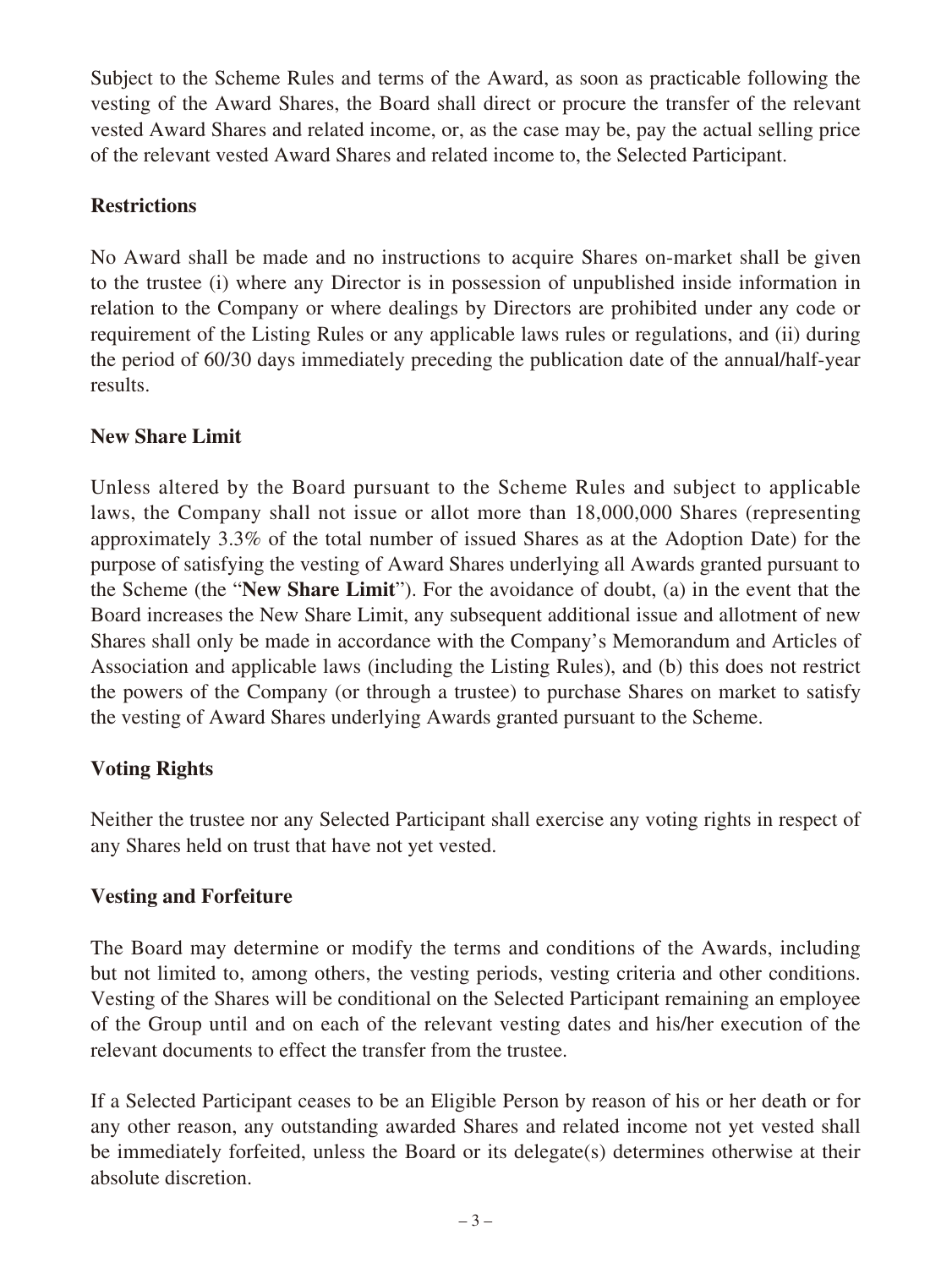If a Selected Participant ceases to be an Eligible Person by reason of his or her retirement, any outstanding Award Shares and related income not yet vested shall continue to vest, unless the Board or its delegate(s) determines otherwise at their absolute discretion.

If there is an event of change in control of the Company by way of a merger, a privatisation of the Company by way of a scheme or by way of an offer, the vesting of any awarded Shares may be accelerated and/or the vesting conditions or criteria of any Awards may be amended or waived at the sole discretion of the Board or its delegate(s).

## **Termination**

The Scheme shall terminate on the earlier of the 10th anniversary of the Adoption Date or such earlier date of termination as determined by the Board provided that such termination shall not affect any outstanding Awards or rights of any Selected Participant.

## **PROPOSED SCHEME MANDATE TO ISSUE SHARES UNDER THE SHARE AWARD SCHEME**

Subject to the Shareholders' approval at the EGM, the Board proposes to issue 18,000,000 new Shares (representing approximately 3.3% of the total number of issued Shares as at the Adoption Date) to the Trustee which will, upon instructions of the Board or its delegate(s) at their absolute discretion, hold such Shares on trust for Selected Participants who are not connected persons of the Company and deal with such Shares pursuant to the trust arrangement and Scheme Rules. No Shares issued pursuant to the Scheme Mandate will be used to satisfy any Awards granted to connected persons of the Company.

The Trustee will be established for the sole purpose of holding Shares on trust for Selected Participants and will be independent of the Company and connected persons of the Company.

An ordinary resolution will be proposed at the EGM for the Shareholders to consider and, if thought fit, approve the Scheme Mandate, subject to the listing division of the Stock Exchange granting the listing of and permission to deal in the Shares to be allotted and issued under the Scheme Mandate. The Scheme Mandate, once granted, shall remain in effect during the period from the passing of the ordinary resolution granting the Scheme Mandate until its renewal, variation or revocation by an ordinary resolution of the Shareholders in a general meeting.

An application will be made to the listing division of the Stock Exchange for the listing of and the permission to deal in 18,000,000 Shares which is proposed to be allotted and issued to the Trustee to satisfy any Awards made under the Scheme to Selected Participants who are not connected persons of the Company.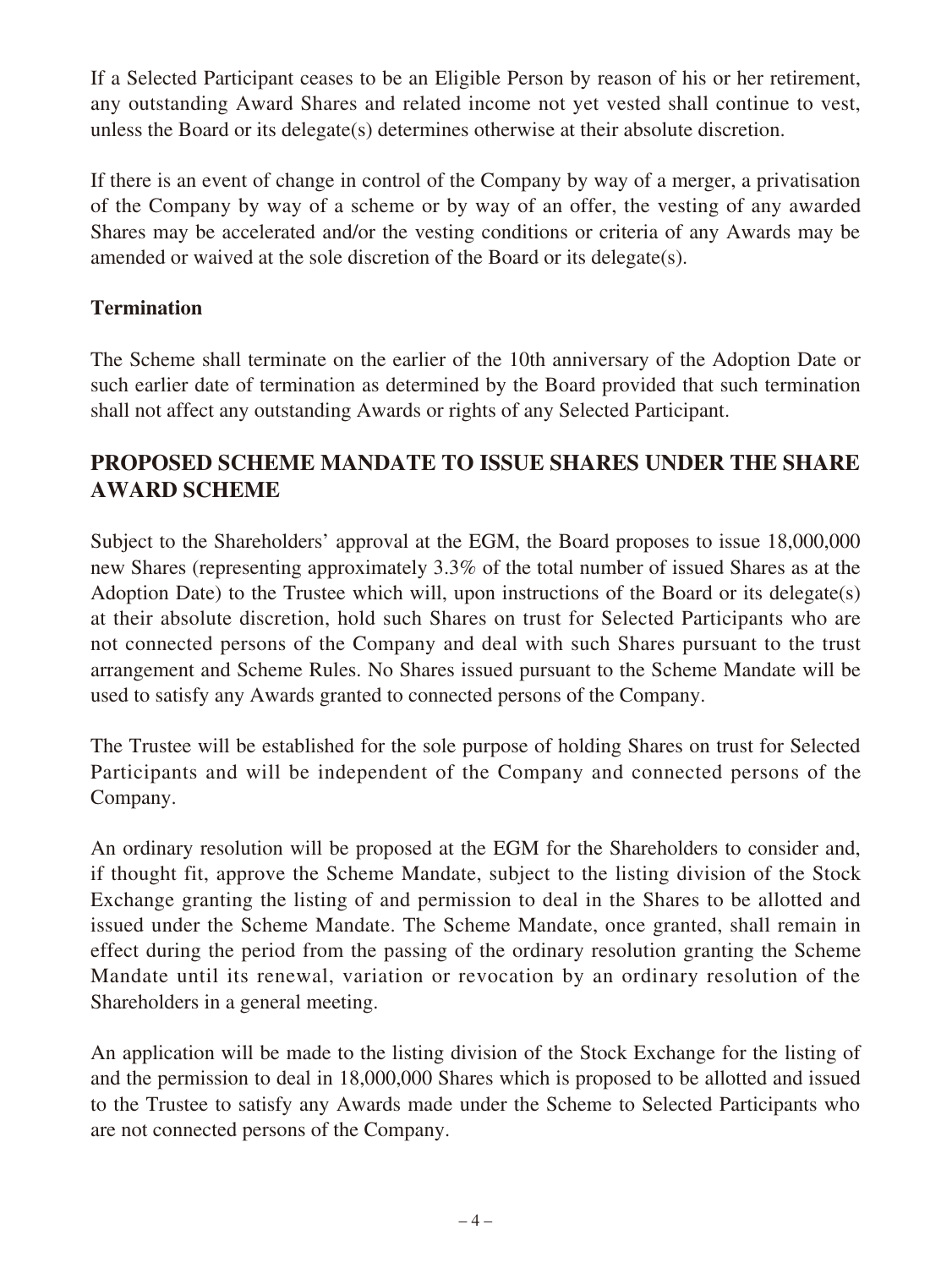# **REASONS FOR THE ADOPTION OF THE SHARE AWARD SCHEME AND THE SCHEME MANDATE**

The Scheme will complement the existing equity incentive plans of the Company, namely the ESOP and the 2018 RSU Plan, and will allow the Company to continue to provide equity incentives to Eligible Persons so as to continue to serve its intended purposes of aligning the interests of Eligible Persons with those of the Group through ownership of Shares, dividends and other distributions paid on Shares and/or the increase in value of the Shares and to encourage and enable Eligible Persons to make contributions to the long-term growth and profits of the Group and share in the success of the Group. The Scheme Mandate will provide flexibility to the Directors as to the manner of satisfaction of the Awards upon the vesting thereof. The Directors therefore consider that the adoption of the Scheme and the Scheme Mandate are in the interests of the Company and its Shareholders as a whole.

## **LISTING RULES IMPLICATIONS**

### **The Scheme**

The Scheme does not constitute a share option scheme under Chapter 17 of the Listing Rules and is a discretionary scheme of the Company. No approval of the Shareholders is required to adopt the Scheme. However, where any grant of Awards is proposed to be made to any connected person, the Company shall comply with such provisions of the Listing Rules as may be applicable.

### **The Scheme Mandate**

The Scheme Mandate is conditional upon, among other things, the approval by the Shareholders by ordinary resolution to be passed at the EGM. None of the Shareholders or their associates have any interest in the Scheme Mandate. Accordingly, no Shareholders will be required to abstain from voting on the resolution relating to the Scheme Mandate at the EGM.

### **GENERAL**

The EGM will be convened and held for the Shareholders to consider and, if thought fit, approve the Scheme Mandate. A circular containing, among other things, details of the Scheme Mandate and a notice convening the EGM, will be despatched to the Shareholders in due course in accordance with the requirements of the Listing Rules and the articles of association of the Company.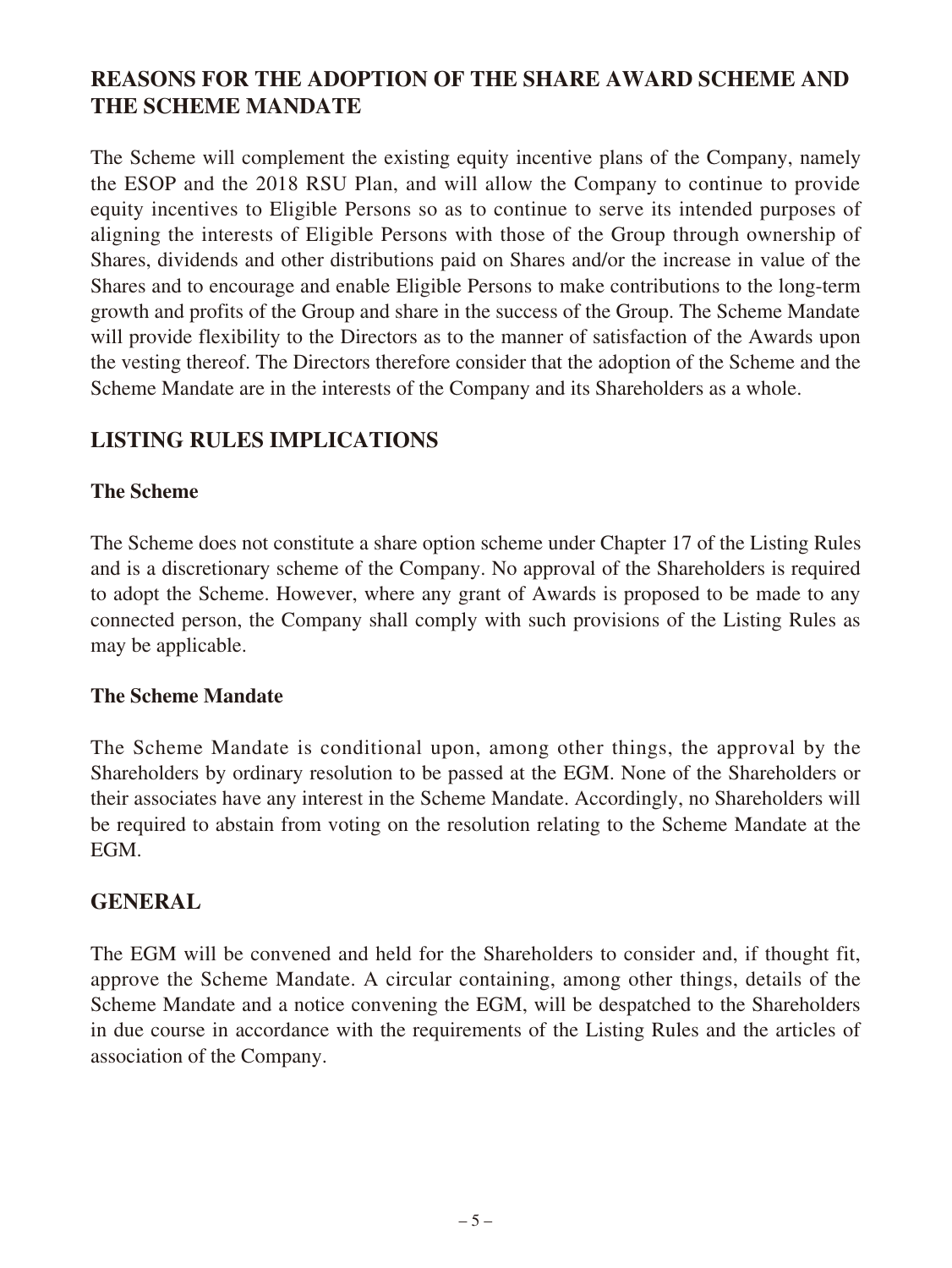# **DEFINITIONS**

In this announcement, the following expressions shall have the following meanings unless the context requires otherwise.

| "2018 RSU Plan"       | the China Renaissance Holdings Limited 2018 Restricted Share<br>Unit Plan as approved by Board on June 15, 2018                                                                                                                                      |
|-----------------------|------------------------------------------------------------------------------------------------------------------------------------------------------------------------------------------------------------------------------------------------------|
| "Adoption Date"       | May 27, 2022, being the date on which the Company adopted the<br>Scheme                                                                                                                                                                              |
| "associate"           | has the meaning ascribed thereto under the Listing Rules                                                                                                                                                                                             |
| "Award"               | an award granted under the Scheme by the Board to a Selected<br>Participant, which may vest in the form of Award Shares or the<br>actual selling price of the Award Shares in cash in accordance<br>with the Scheme Rules and the terms of the Award |
| "Award Shares"        | the Shares granted to a Selected Participant in an Award                                                                                                                                                                                             |
| "Board"               | board of directors of the Company                                                                                                                                                                                                                    |
| "Company"             | China Renaissance Holdings Limited (華興資本控股有限公司<br>), an exempted company with limited liability incorporated under<br>the laws of the Cayman Islands                                                                                                 |
| "connected person(s)" | has the meaning ascribed to it under the Listing Rules                                                                                                                                                                                               |
| "Director(s)"         | the director(s) of the Company                                                                                                                                                                                                                       |
| "EGM"                 | the extraordinary general meeting of the Company to be held<br>for the purpose of considering and, if thought fit, approving the<br><b>Scheme Mandate</b>                                                                                            |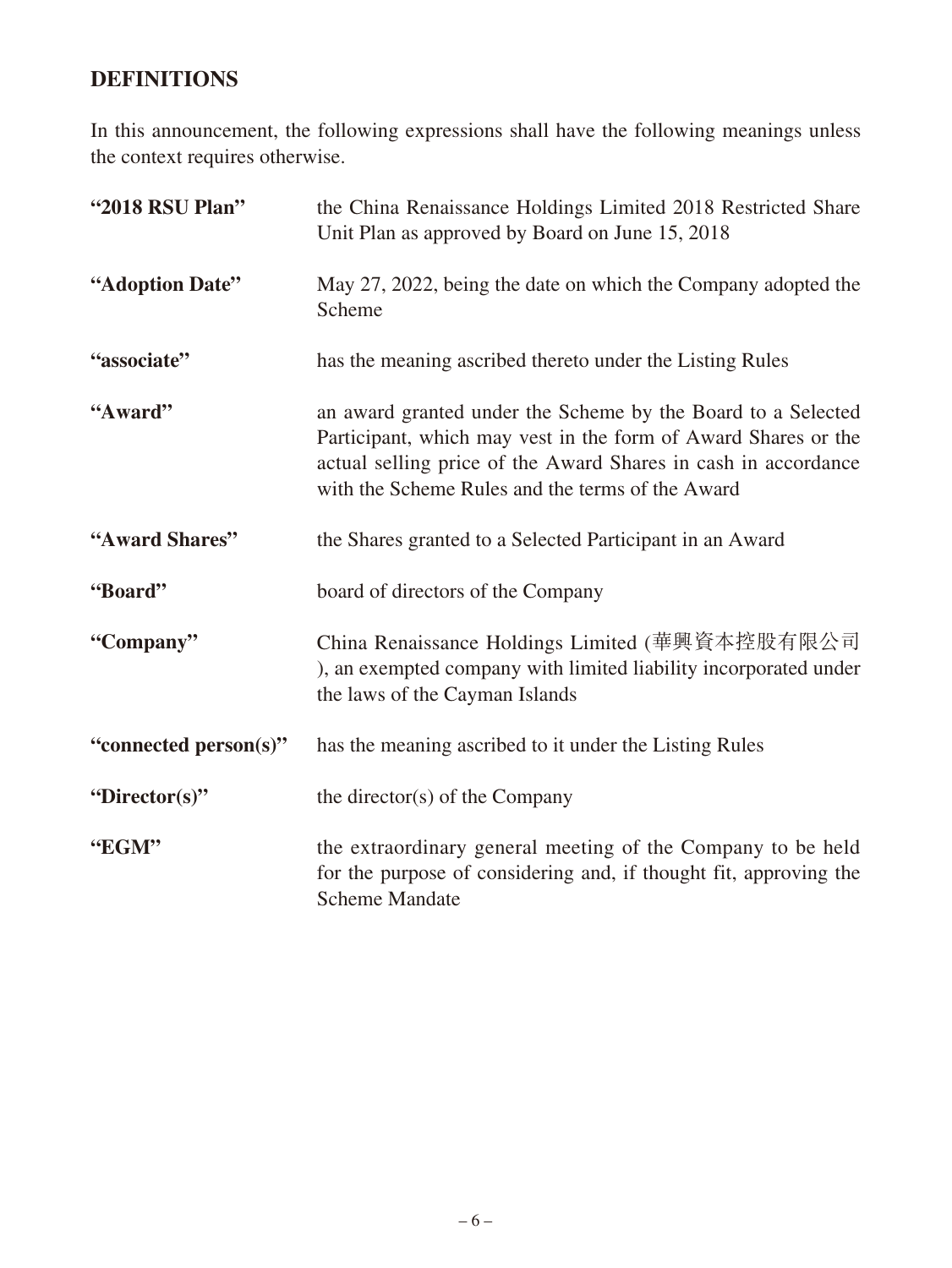| "Eligible Person"                           | any person, being an employee, a director (including executive<br>directors, non-executive directors and independent non-executive<br>directors), officer, consultant, of any member of the Group<br>(including nominees and/or trustees of any employee benefit<br>trust established for them) whom the Board or its delegate<br>considers, in their sole discretion, to have contributed or will<br>contribute to the Group; provided however, no such person who<br>is resident in a place where the grant, acceptance or vesting of an<br>Award pursuant to the Scheme is not permitted under the laws<br>and regulations of such place or where, in the view of the Board<br>or its delegate, compliance with applicable laws and regulations<br>in such place makes it necessary or expedient to exclude such<br>person, shall be entitled to participate in the Scheme and such<br>person shall therefore be excluded from the term Eligible Person |
|---------------------------------------------|------------------------------------------------------------------------------------------------------------------------------------------------------------------------------------------------------------------------------------------------------------------------------------------------------------------------------------------------------------------------------------------------------------------------------------------------------------------------------------------------------------------------------------------------------------------------------------------------------------------------------------------------------------------------------------------------------------------------------------------------------------------------------------------------------------------------------------------------------------------------------------------------------------------------------------------------------------|
| "ESOP"                                      | the employees' share option plan of the Company as approved by<br>the Board on August 24, 2012, which was amended and restated<br>on March 1, 2013, April 27, 2015, and June 5, 2018                                                                                                                                                                                                                                                                                                                                                                                                                                                                                                                                                                                                                                                                                                                                                                       |
| "Group"                                     | the Company and its subsidiaries                                                                                                                                                                                                                                                                                                                                                                                                                                                                                                                                                                                                                                                                                                                                                                                                                                                                                                                           |
| "Listing Rules"                             | the Rules Governing the Listing of Securities on The Stock<br>Exchange of Hong Kong Limited                                                                                                                                                                                                                                                                                                                                                                                                                                                                                                                                                                                                                                                                                                                                                                                                                                                                |
| "Scheme" or "Share"<br><b>Award Scheme"</b> | the share award scheme governed by the Scheme Rules and<br>adopted by the Company on the Adoption Date pursuant to a<br>resolution of the Board                                                                                                                                                                                                                                                                                                                                                                                                                                                                                                                                                                                                                                                                                                                                                                                                            |
| "Scheme Mandate"                            | a specific unconditional mandate proposed to be granted by<br>the Shareholders to the Board to issue and allot 18,000,000<br>new Shares to the Trustee to satisfy any Awards to Selected<br>Participants who are not connected persons of the Company                                                                                                                                                                                                                                                                                                                                                                                                                                                                                                                                                                                                                                                                                                      |
| "Scheme Rules"                              | the rules governing the Scheme                                                                                                                                                                                                                                                                                                                                                                                                                                                                                                                                                                                                                                                                                                                                                                                                                                                                                                                             |
| "Selected Participant"                      | any Eligible Person approved for participation in the Scheme and<br>who has been granted any Award in accordance with the Scheme<br>Rules                                                                                                                                                                                                                                                                                                                                                                                                                                                                                                                                                                                                                                                                                                                                                                                                                  |
| "Share(s)"                                  | ordinary share(s) in the share capital of the Company with a par<br>value of US\$0.000025 each                                                                                                                                                                                                                                                                                                                                                                                                                                                                                                                                                                                                                                                                                                                                                                                                                                                             |